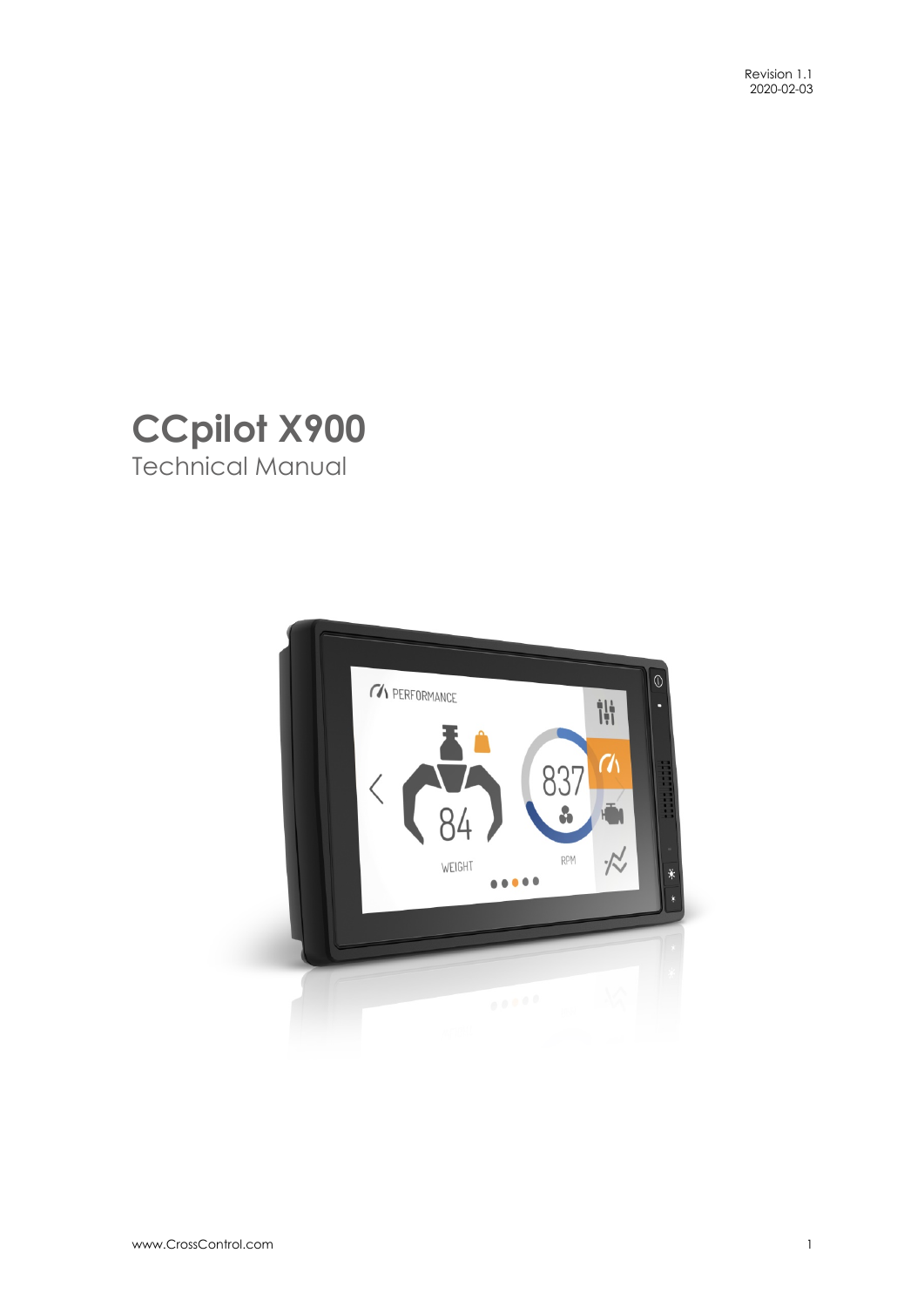# **Contents**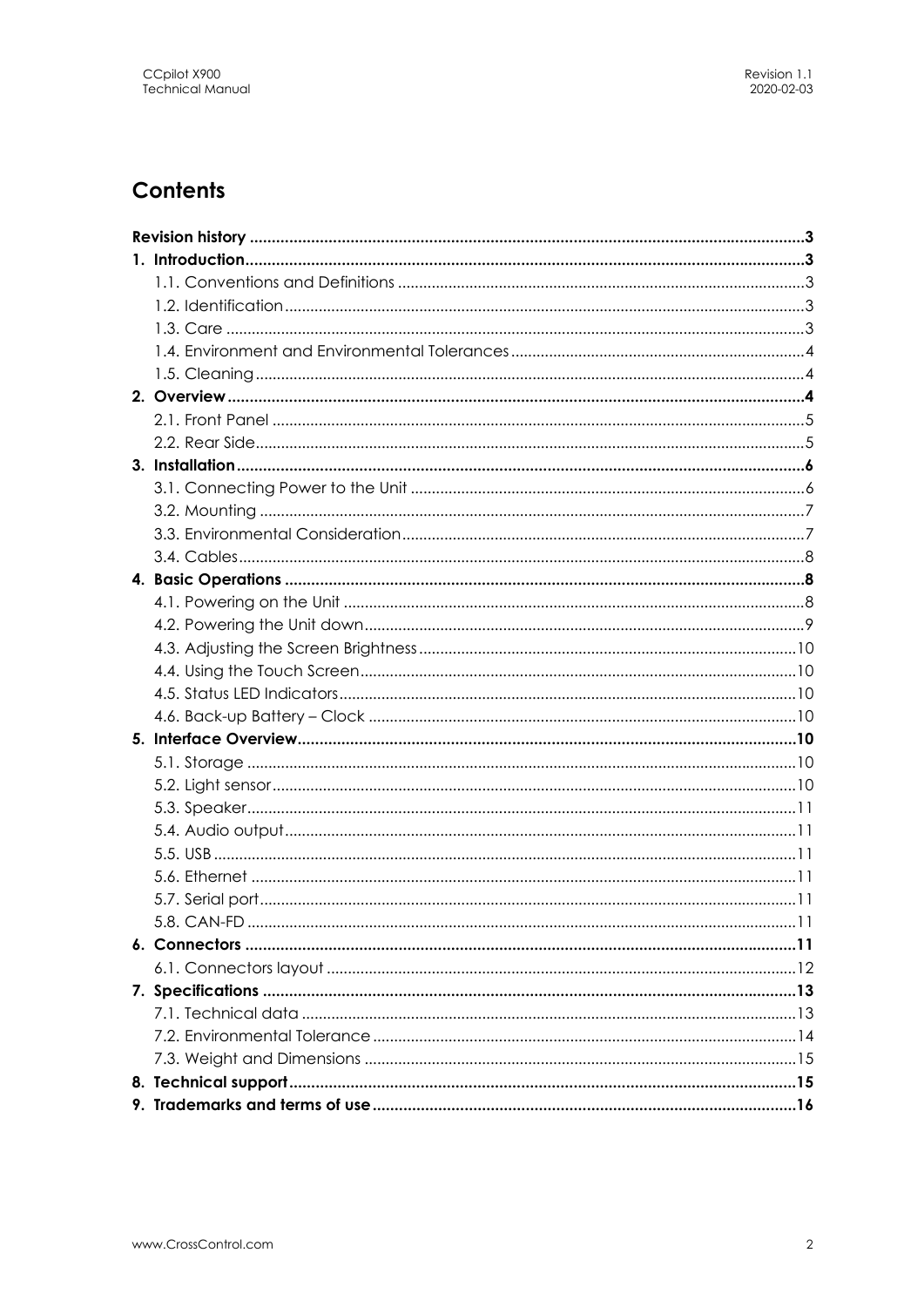# **Revision history**

| <b>Rev</b> | <b>Date</b> | <b>LAuthor</b>       | <b>Comments</b>          |
|------------|-------------|----------------------|--------------------------|
|            | 2019-10-14  | <b>Finn Mc Guirk</b> |                          |
|            | 2020-02-03  | Finn Mc Guirk        | Minor formatting changes |

# **1. Introduction**

CCpilot X900, is a display computer that belongs to a family of CrossControl computers including CCpilot XM2 and CrossCore XM2. The CCpilot X900 and CCpilot XM are in most cases very similar in functionality and usage. It is an x86 based on board display computer and controller with a rich set of integrated functions. With its powerful Intel Atom quad core CPU with Linux or Android it is an open platform that facilitates easy implementation of premium user interaction, reliable controls and integrated fleet management.

This technical manual and reference handbook provides important information regarding the hardware and basic usage. For software and operating system specifics please refer to additional XM2 documentation.

| $[1]$ | CC Linux - Programmers Guide |
|-------|------------------------------|
| $[2]$ | CC Linux - Software Guide    |

## **1.1. Conventions and Definitions**

The observe symbol is used to highlight information in this document.

The exclamation symbol is used to highlight important information.

| TEXTIONINAIS USEU IN INIS UOCUNIENI. |                                         |  |
|--------------------------------------|-----------------------------------------|--|
| l Format i                           | <b>Use</b>                              |  |
| <i><u><b>Italics</b></u></i>         | Paths, filenames, definitions           |  |
| <b>Bold</b>                          | Command names and important information |  |

#### Text formats used in this document.

### **1.2. Identification**

On the side of the CCpilot X900 device there is a label containing version and serial numbers which identify your unique computer. Take note of them. During service and other contact with the supplier it is important to be able to provide these numbers.

### **1.3. Care**

- During service on the machine, all cables to the CCpilot X900 device shall be disconnected.
- Serviced shall only be made by authorised personnel. If the unit is opened by unauthorised personnel, the guarantee will cease to be valid.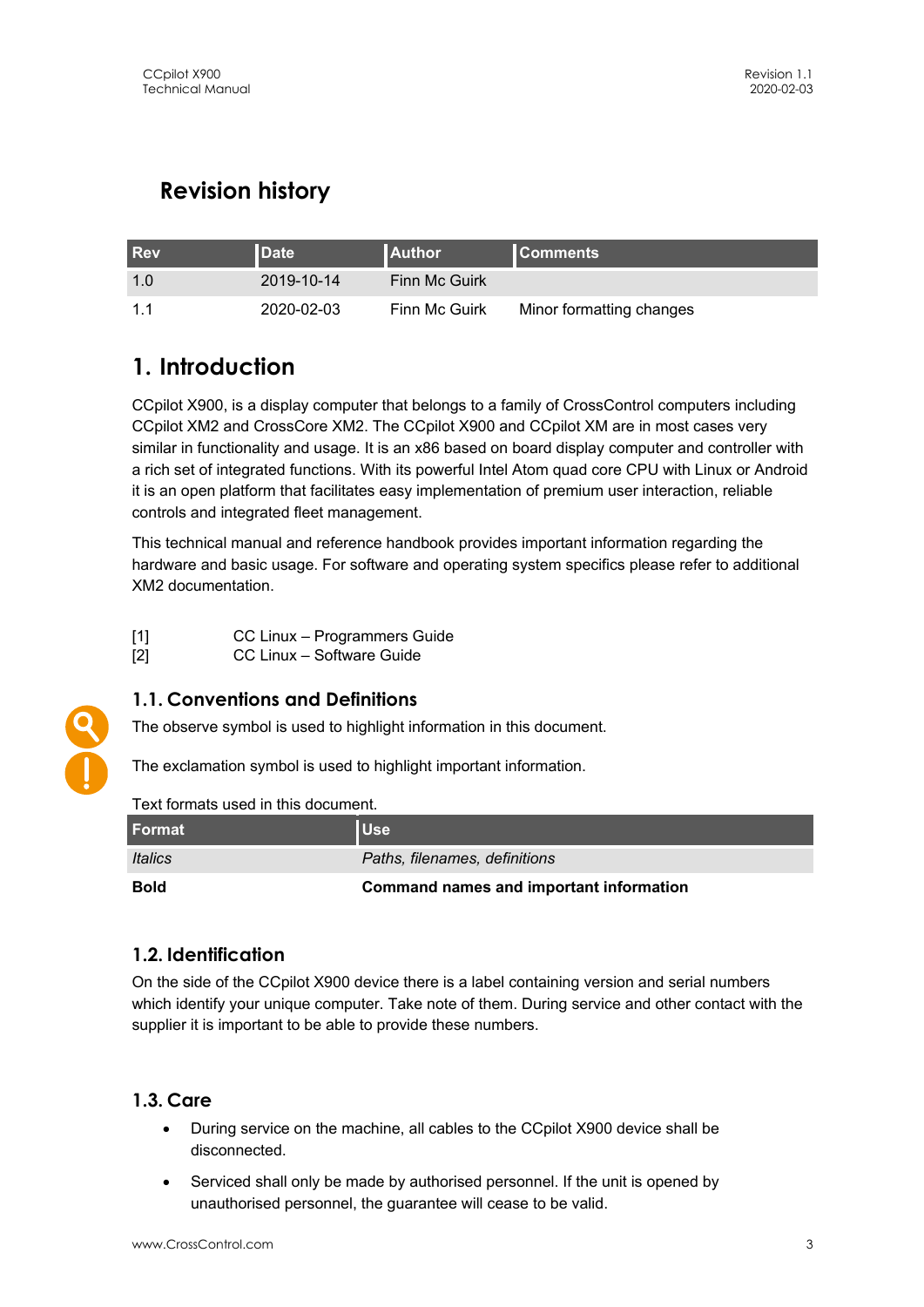- Scratches, or in the worst case irreparable damage, to the display may occur if it comes in contact with a sharp edge or hard material. In order to increase the longevity of the screen, this is naturally something which should be avoided.
- The Flash memory used for storage is durable; however as with all flash memory types the write cycles are limited. Avoid unnecessary writing to the flash memory. Plan any SW application to bear this in mind.
- If the unit becomes too hot it will operate at a limited speed and can also be damaged. Therefore, do not cover the unit by covering it, for example hanging a jacket or other clothes on it.
- Consider traffic safety when the unit is installed and whenever it is used. CrossControl does not recommend that the unit or its accessories be used actively by the driver when a risk of injury to people, or damage to property, is present.
- Be advised that the device draws power from the vehicle battery. This can result in the inability of the vehicle to start if the on-board computer has been on for a period of time without the vehicle engine running.

### **1.4. Environment and Environmental Tolerances**

The device has been designed to cope with tough environmental demands. Strict tests have been conducted on the unit in order to ensure that it fulfils the expectations of a rugged unit. Much work has been performed to choose and design internal components so that they, under all circumstances and in the best possible way, provide you with a dependable and user-friendly working instrument. Within the chapter Specifications, a list of standards can be found according to which the device has been tested and approved.

The CCpilot X900 device is preferably placed in a way that prevents exposure to water contact. It is also important that it is mounted securely on a stand or the like to inhibit the unit from moving and thereby becoming damaged, damaging the vehicle and/or people during, for example, a traffic accident.

### **1.5. Cleaning**

To ensure proper and reliable functionality over time, the unit should be wiped clean of dirt and dust. Use a suitable light cloth to clean the unit.

Never use alkaline, alcoholic or other chemicals for cleaning as these could damage the unit.

# **2. Overview**

The CCpilot X9oo device is a compact, robust and versatile on-board computer. It is equipped with, a number of connection alternatives such as Ethernet, USB, CAN-FD, and RS-232. It is also equipped with a PCAP touch screen.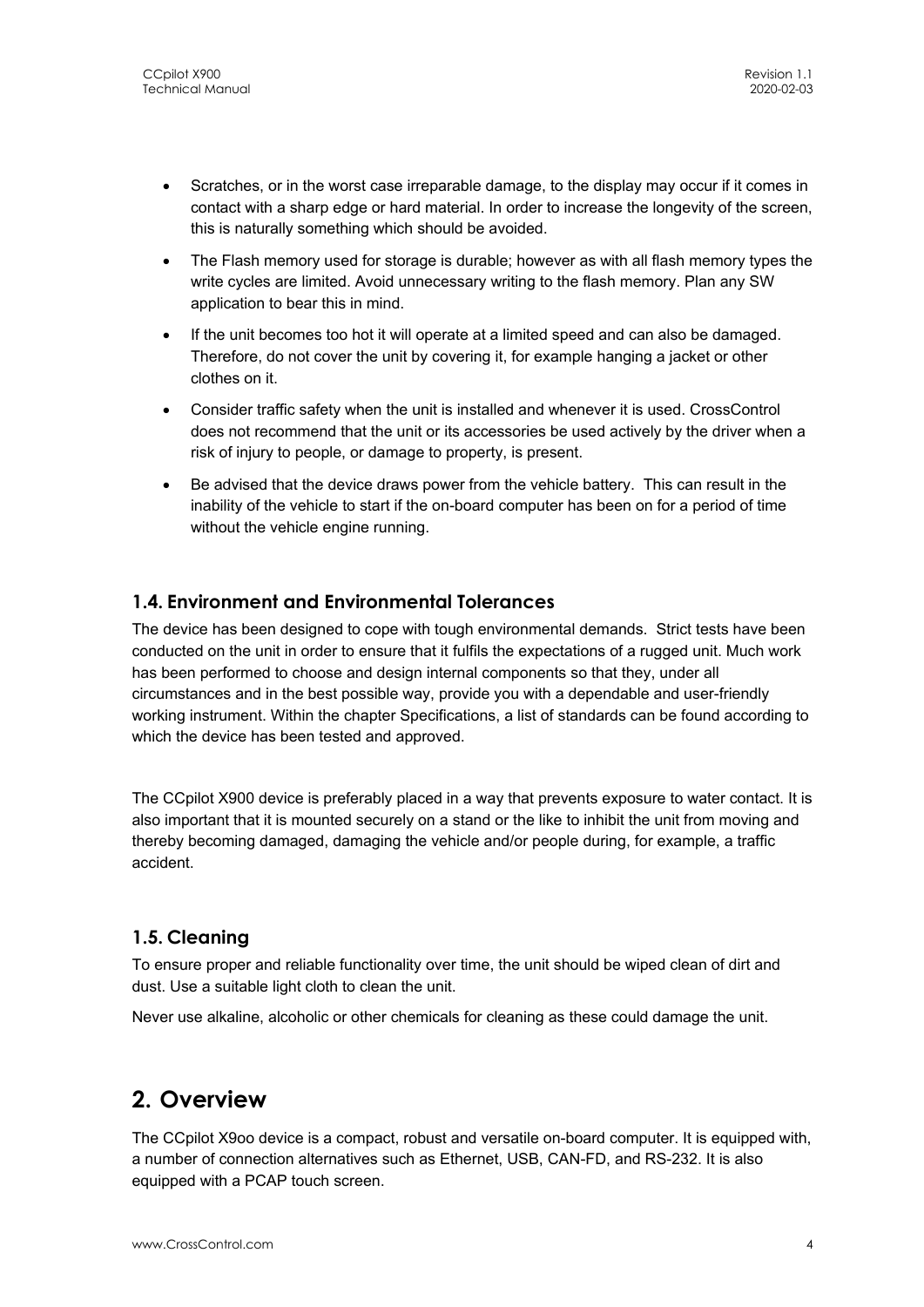## **2.1. Front Panel**

On the front face of the CCpilot X900 there is a touch screen, buttons for switching the unit on/off as well adjusting the screens brightness level, a speaker, status indicator and a light sensor. The on/off button can be programmed to perform other tasks than the default.



### **2.2. Rear Side**

On the rear side of the device there are the external connectors, which are described in more detail in the chapter Connectors. There are also mounting holes for fasteners in accordance with VESA 75 on the rear side.

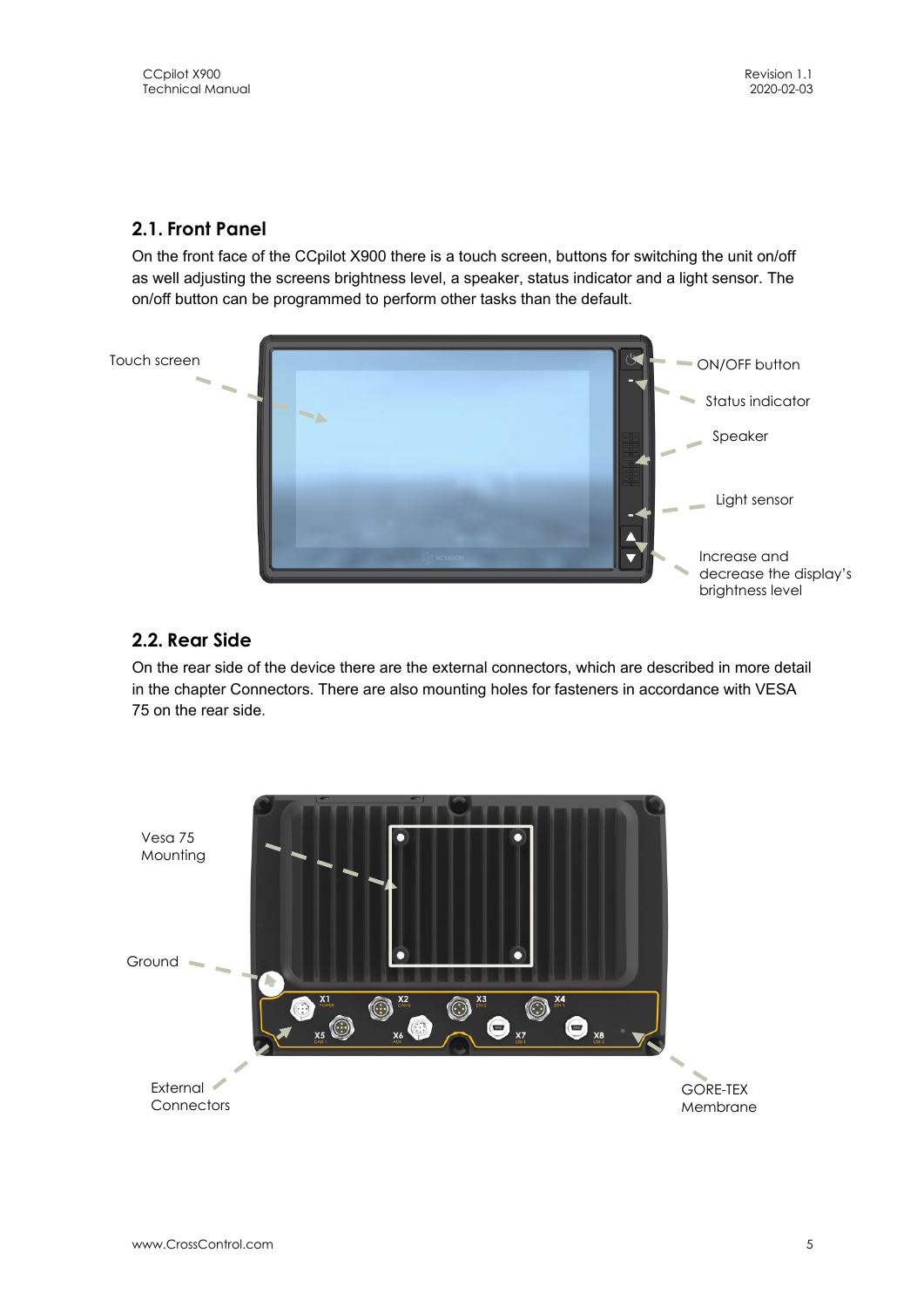# **3. Installation**

The device should be installed in such a way that is considered safe and does not expose any unnecessary stress to the unit. In this section, some recommendations are made regarding installation.

## **3.1. Connecting Power to the Unit**

This instruction address vehicle installations but the principle is the same also for other types of installations. See also the description of the pin outs for the Power Supply Connector under the section External interface description.

- Carefully follow the connection instructions below. Make sure that all contacts are angled correctly and that they do not have to be forced, but lock gently and pliant.
- GND (pin 3 and 4) is connected to the vehicle's ground.
- Battery (pin 1 and 2), i.e. the computer's power supply, should be connected directly to the vehicle's battery through 10 A fuses (F1). Wire gauges shall be dimensioned with respect to cable length, supply voltage etc. Minimum cable area is 2x1 mm2 (2xAWG 18).
- The ON/OFF (pin 5), i.e. the computer's on/off signal is connected via the vehicles turnkey signal or an external on/off switch (S1). If the vehicle has a main power switch (S1) the computer shall be connected after it, as in the illustration below. The maximum allowed input current for the on/off signal is 2.5 mA. The fuse F2 fuse rating and wire gauge shall be dimensioned for the total switch current.

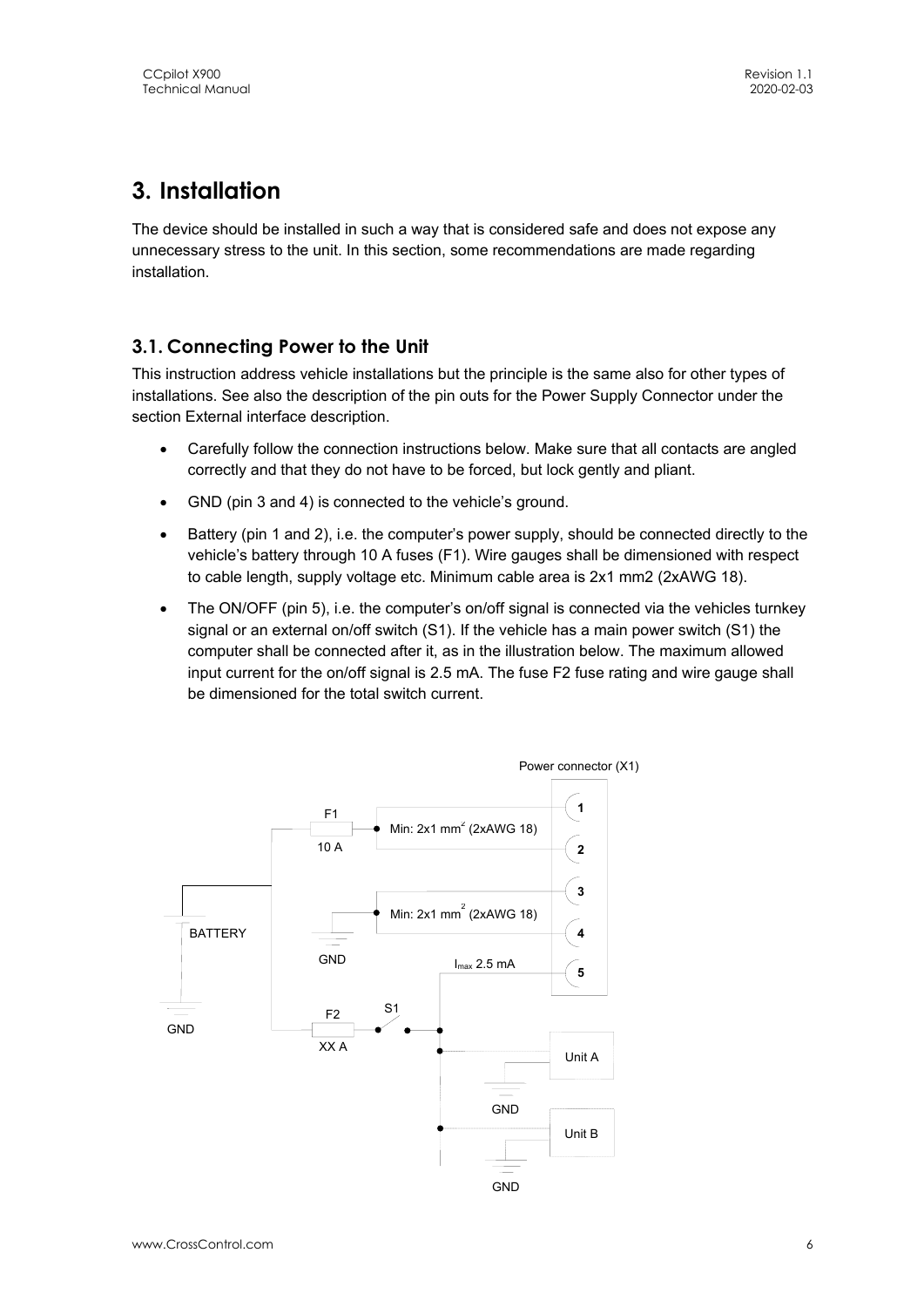By connecting the power supply according to the illustration above, the device will automatically start when the main switch or turnkey is turned on, and shut down when the switch or turnkey is turned off. While the main switch is in the ON position, the computer can also be turned off and on with the On/Off-button.

#### 3.1.1. Precautions

If applicable connect the power supply to the device before any main switch, as per the illustration above. If this is not possible, ensure that the device is turned off using for example the on/off button or turnkey functionality before turning off the main switch or in any other way making the computer powerless.

Sudden power disruptions may cause the device to shut down, potentially causing lost or corrupt data. If for example the power fluctuates when starting the vehicle engine, the device should be started after the vehicle engine is running.

Ensure that any application data is saved before turning off the device.

During welding or other service on the machine, all cables to the device shall be disconnected.

#### **3.2. Mounting**

The device is preferably mounted on a VESA 75 bracket which allows adjustment of the display's position and angle.

To fasten, use the appropriate M6 cap screw of type MC6S (Allen) or MRT (Torx). The enclosure has blind holes, which give a maximum thread depth in the enclosure of 12.5 mm. The maximum torque for 8.8 graded screws is 9.8 Nm. Apply a thread locker in all bolt holes, e.g. Loctite 222.

#### **3.3. Environmental Consideration**

- The device shall be placed in a way that prevents the unit from direct exposure to water.
- Use caps on any connectors that do not have attached cables.
- On the back side of the unit is a GORE-TEX® membrane located, seen as a small hole. This membrane must never be faced upwards when the unit is mounted. Be cautious not to insert any object into this hole since it can puncture the GORE-TEX® membrane, leaving the unit unprotected from moisture and dust intrusion. If the membrane is punctured the guarantee is void.
- To enable sufficient cooling, the device must be installed so that air is able to circulate around the device, avoid installing the device near hot air vents or the like. There must be at least 50 mm free distance around the unit.
- Loose mounting bolts are the most common reason for excessive vibration. Mounting bolts may become loose due to improper techniques such as missing lock washers, over tightening or under tightening. Proper tightening requires clean dry bolts, and a torque wrench.
- When The CCpilot X900 or any device is installed in a vehicle environment it is important that the installation is traffic-safe. CrossControl does not recommend that the device or its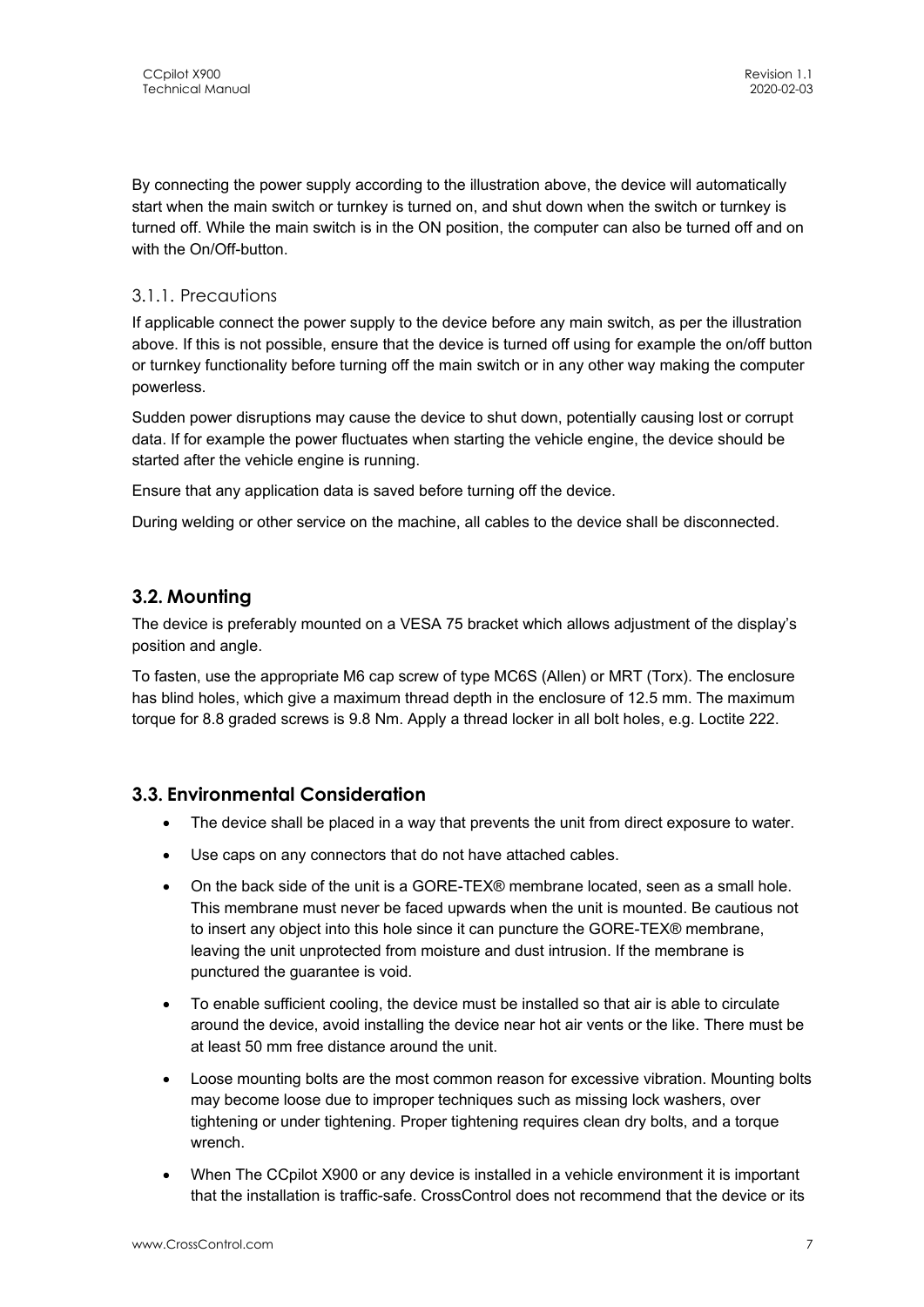accessories are used actively by the driver or operator when a risk of injury to people, or damage to property, is present.

## **3.4. Cables**

Cables should be installed in such a way that they don't run any risk of being damaged, pinched or worn.

- Avoid bending and twisting cables
- Strain-relief on cables near the connection to the respective unit
- Properly screw the connectors to give good contact and avoid unnecessary strain.
- Shielded cables is recommended and in some cases necessary to ensure reliable communication and appliance with industrial EMC standards.

Through adapter cables, as supplied by CrossControl, standard connectors can be connected to the unit. The installation of these adapter cables should be placed in a protected, moisture-free space and should be secured as well as strain-relived.

# **4. Basic Operations**

This section covers basic operation of the product such as start-up, shut-down, suspend, resume, display operation and status notification.



Observe that the behaviour of on/off controls (external on/off control and on/off button) is user configurable in terms of:

- Enabling/disabling functionality
- Configurable timing parameters
- External on/off control edge or level triggered

The status notification behaviour in the operational state of the device is configurable by user applications. Described herein are the factory default behaviours of the on/off controls and the status notification.

#### **4.1. Powering on the Unit**

The CCpilot X900 product can be started up in different ways:

- 1. By connecting the external on/off control signal to positive supply input (or above approximately 4V). When started this way, the on/off signal must remain asserted. De-assertion of this signal will shut down the device unless configured otherwise.
- 2. By a short-press on the on/off button.
- 3. It is possible to configure the device to automatically start up whenever external power is applied (i.e. without using any on/off control). Note that this function is disabled as factory default.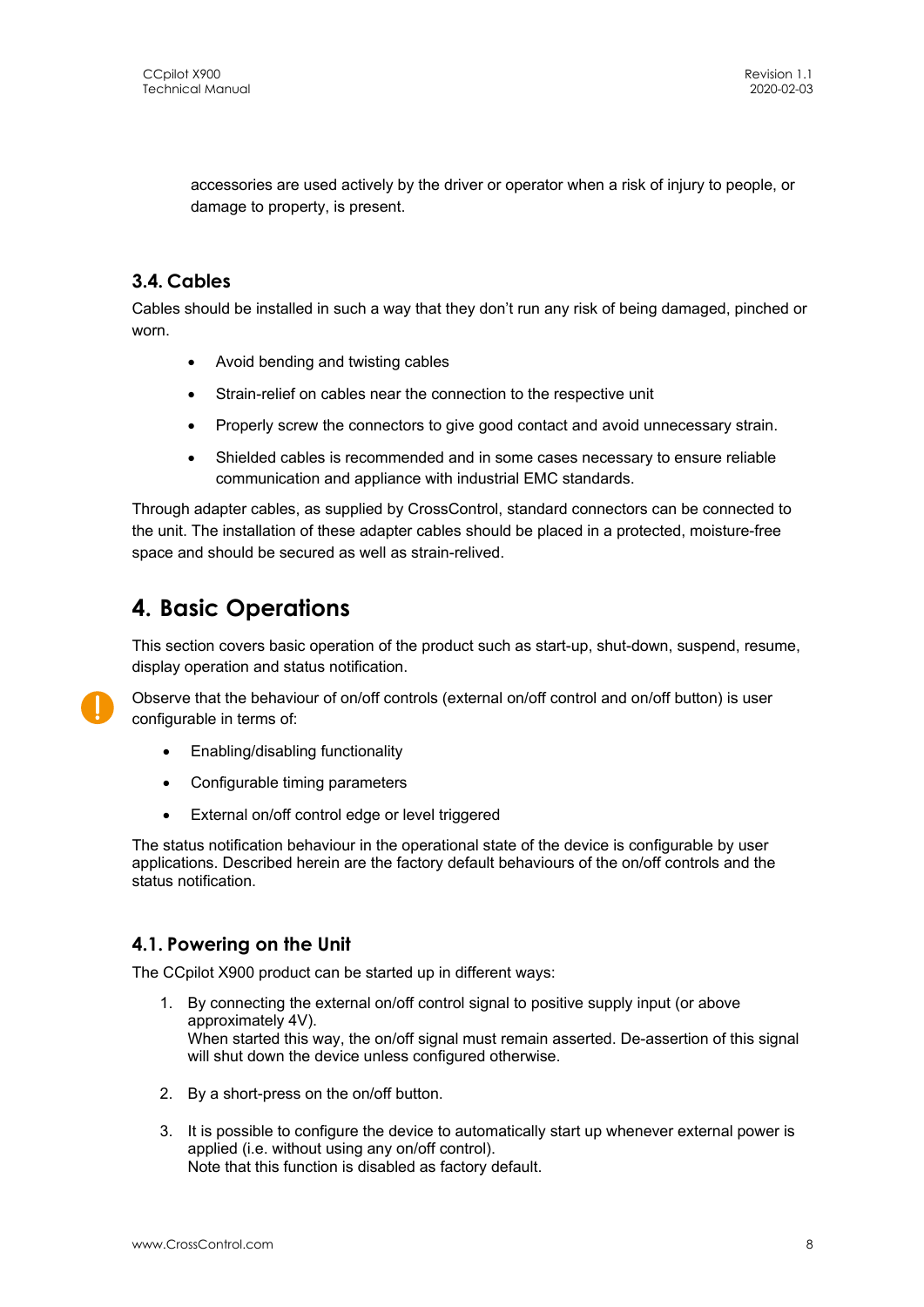While starting up the device, it will give a short beep and the status LED will flash yellow with 2 Hz. When the device enters operational state the status LED will be static green.

#### **4.2. Powering the Unit down**

There are several ways to turn off the device and also alternatives to enter suspend mode instead of completely shutting down the unit.

Suspend is as a faster alternative to shutting down and starting up the unit. In suspend mode the data remains in RAM memory and the device must be connected to power to maintain its state.

The behaviour of the on/off button and the on/off signal through the Power connector can be adjusted in the device's settings application.

#### 4.2.1. Shutting Down

To ensure that data does not get lost or the flash memory becomes corrupt, it is recommended that all necessary data shall be saved and all programs closed before the unit is shut down.

There are three ways to turn off the device:

- By releasing the power connectors On/Off signal, i.e. using the turn-key functionality. If power has been released for more than 4 seconds, the device starts shutting down.
- By selecting any of the operating systems shut-down alternatives.
- By pressing the On/Off button on the display for four seconds and then releasing it.

The times for the on/off button and on/off signal can be adjusted in settings and they can also be disabled so that the unit cannot be shut down using the button or turn-key, to prevent turning the computer off accidentally.

When performing any of the above, the device will shut down. The status LED will flash in yellow to indicate that. Releasing the on/off button will result in the unit starting shut down.

#### 4.2.2. Suspend to RAM

Suspend to RAM is initiated by:

- By releasing the power connectors On/Off signal, i.e. using the turn key functionality.
- By selecting any of the operating systems suspend alternatives
- The device can also be suspended by a short press on the On/Off button

A user configurable time can be set for how long the unit shall be in suspend mode before the unit is completely shut down.

#### 4.2.3. Forced Shut Down



If the device is not responding, a forced shut down can be performed by pressing and hold the On/Off button until the computer is turned off. The time for the forced shut down is double the normal shut down time, by default eight seconds.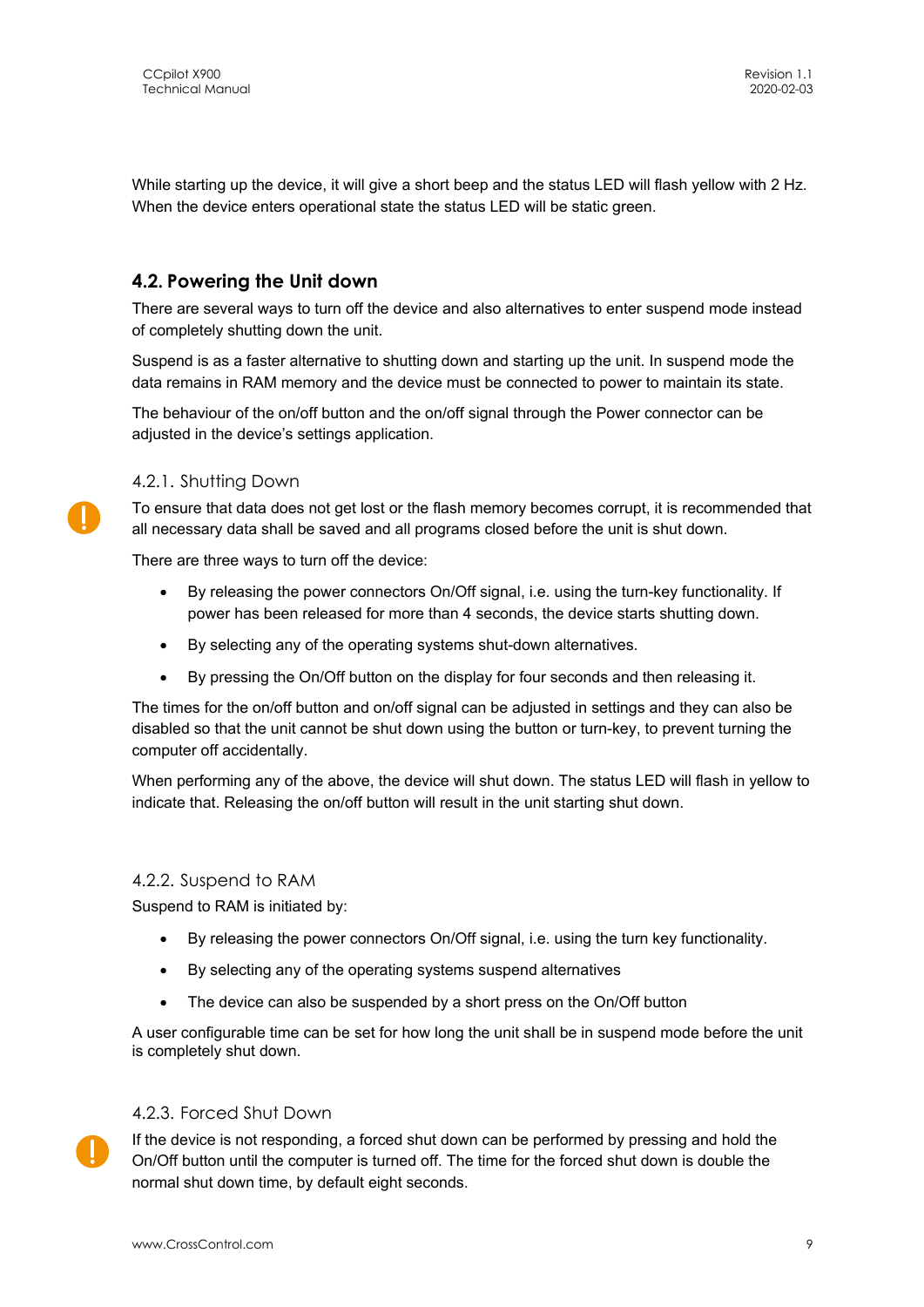Any information which was not saved will be lost when performing a forced shut down. It is not recommended to use the forced shut down since it immediately shuts down the computer regardless of the operating system state.

### **4.3. Adjusting the Screen Brightness**

Press the respective brightness button to gradually increase or decrease the display brightness.

The brightness can also be controlled from software, which also allows for the automatic adjustment of the brightness using the light sensor.

#### **4.4. Using the Touch Screen**

The CCpilot X900 display is equipped with PCAP touch functionality which provides an intuitive HMI (Human-Machine Interface) for the user.

#### 4.4.1. Double Click and Right Click through the Touch Screen

A double click is performed by simply tapping the display twice in the appropriate space.

Tap and hold on the touch screen to perform the equivalent of a right click.

#### **4.5. Status LED Indicators**

The status LED indicator on the device indicates different device states using colours and flashing patterns. The LED behaviour can be controlled both by the operating system and by the applications executing on the device. For more details see CC Linux – Software Guide

#### **4.6. Back-up Battery – Clock**

Time and date information is stored in a memory sustained by a back-up battery. This battery has a limited life time and must therefore be replaced as required. The life time of the battery is approximately 10 years.

# **5. Interface Overview**

This section describes the configuration of the CCpilot X900.

#### **5.1. Storage**

A CFast memory card is used for data storage. This makes the device robust to vibrations which would be a problem when using rotating hard discs.



The CFast card is industrial grade classified has both static and dynamic wear levelling to prevent a premature aging and to ensure the longest lifetime of the memory card, still it has a limited number of write cycles. It is recommended that the amount of writing to storage is limited within the application. Rather keep information in RAM memory and write larger blocks at one time instead of frequently writing smaller pieces.

#### **5.2. Light sensor**

A light sensor is placed in the front of the device. Using this, ambient light levels can be measured and used for example by software to automatically adjust the screen brightness.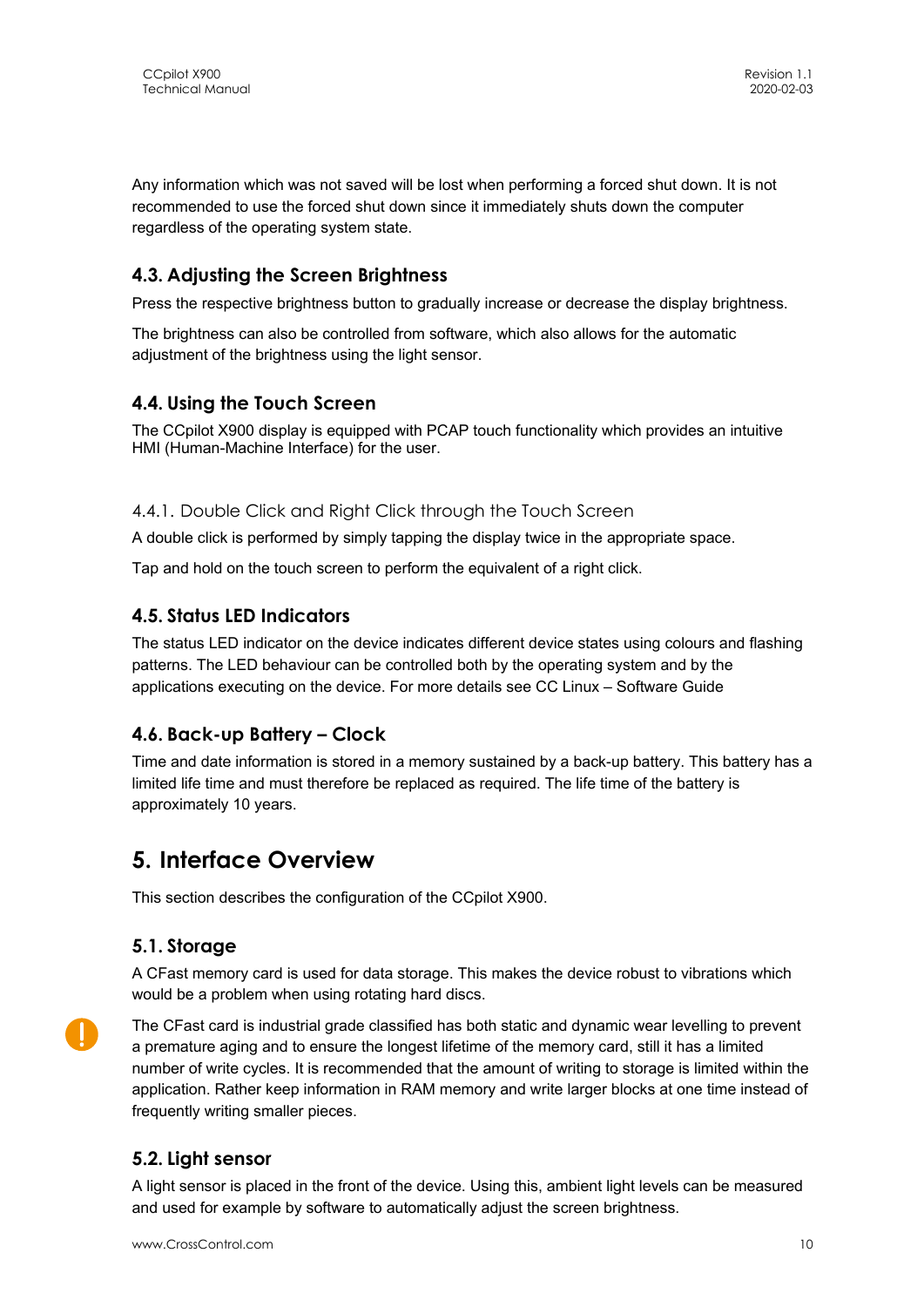#### **5.3. Speaker**

A speaker that can be used for user notifications exists in the front of the CCpilot X900 device. The speaker is application controllable with adjustable volume.

#### **5.4. Audio output**

The audio output can play everything from warning sound to music when the device is connected to a sound system. The output offers a line-out stereo signal. Volume is controlled through the operating system.

#### **5.5. USB**

USB ports enable connection of a multitude of devices to the device. The USB ports follow the USB 2.0 standard. Shielded cables shall be used to ensure reliable communication and EMC immunity.

The USB ports can supply up to 500 mA each. The USB ports are internal over current and short circuit protected.

#### **5.6. Ethernet**

The device has two Ethernet connections, fully compatible with the 10BASE-T and 100BASE-TX standards and is galvanically isolated (500 VAC or 707 VDC). Shielded cables shall be used to ensure reliable communication and EMC immunity.

**Be aware that connecting the device to a network environment can impose a security threat.** 

### **5.7. Serial port**

The serial port follows the RS232 standard but with a limited set of signals, listed in the connector's description. The supported communication speed for these ports is 2.4 to 115.2 kbps. Shielded cables shall be used to ensure reliable communication and EMC immunity.

### **5.8. CAN-FD**

The device has two CAN-FD interfaces according to CAN ISO 11898 2.0B. The maximum speed is limited to 5 Mbit/s. The CAN channels are over current and short circuit protected..

# **6. Connectors**

All connectors are accessible from the rear of the unit. The connectors are marked with an X and a number as well as a short descriptive text, e.g. X1 USB1.

In order to give the device its high environmental classification, the unit is equipped with DIN M12 connectors. CrossControl provides adapter cables which convert from DIN M12 to standard connectors.



Use caution and avoid plugging/unplugging of connectors when the computer is on.

Always replace a damaged cable. If the pins become bent or damaged they may not function correctly, or in the worst case, the on-board computer or other equipment may be damaged.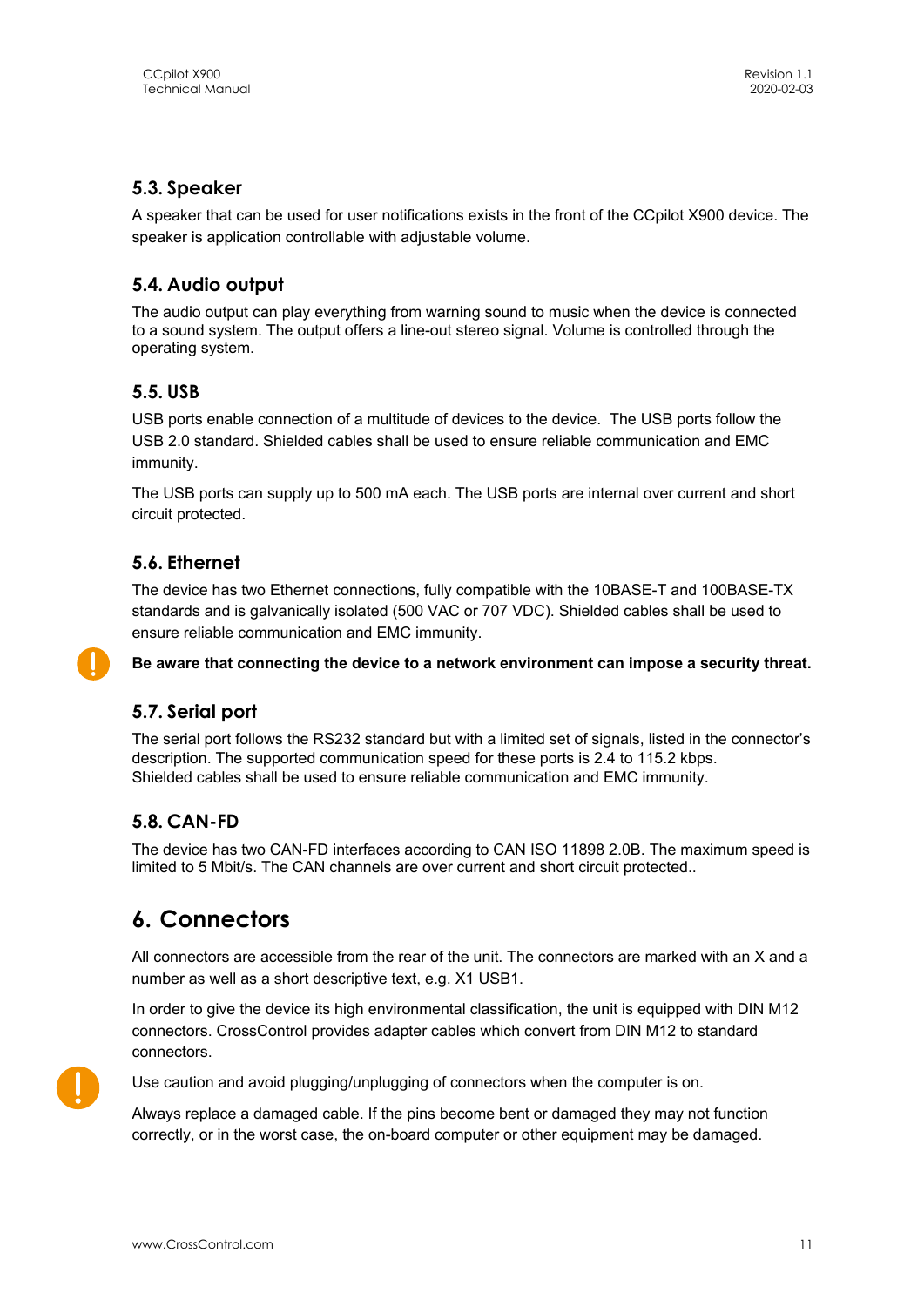### **6.1. Connectors layout**

Notice that the connector descriptions are those which are located on the unit, not those that the attached cables shall have in order to mate with them. All directional reference is from a unit point of view.

#### **X1 – Power supply connector**

| Pin $#$        | Default signal       | <b>Comments</b>     | $DIN M12 \times 1$              |
|----------------|----------------------|---------------------|---------------------------------|
|                | +10+30 VDC, 10A max. | Main Power Input    | male, 5-pole,                   |
| $\overline{2}$ | +10+30 VDC, 10A max. | Main Power Input    | <b>B-coded</b><br>Rotation 180° |
| 3              | <b>GND</b>           | Main Ground Input   |                                 |
| $\overline{4}$ | <b>GND</b>           | Main Ground Input   | 3                               |
|                | ON/OFF               | ON/OFF input signal |                                 |
|                |                      |                     |                                 |

#### **X2, X5 - CAN Connector**

| Pin $#$ | Default signal    | <b>Comments</b> | $DIN M12 \times 1$ |
|---------|-------------------|-----------------|--------------------|
|         | <b>CAN Shield</b> |                 | female, 5-pole,    |
| ာ       | NC.               |                 | A-coded            |
| 3       | CAN_GND           |                 | Rotation 180°      |
|         | CANH              |                 | 3<br>4             |
| 5       | CANL              |                 |                    |
| Housing | CAN shield        |                 |                    |
|         |                   |                 | $\mathfrak{p}$     |

#### **X3, X4 – Ethernet Connectors**

| Pin $#$       | <b>Default signal</b> | <b>Comments</b> | $DIN M12 \times 1$       |
|---------------|-----------------------|-----------------|--------------------------|
|               | $Tx+$                 |                 | male, 4-pole,<br>D-coded |
| $\mathcal{P}$ | $Rx+$                 |                 | Rotation 180°            |
| 3             | $Tx-$                 |                 |                          |
| 4             | $Rx-$                 |                 | 3<br>4                   |
| Housing       | Shielded              |                 |                          |
|               |                       |                 | $\mathbf{c}$             |

#### **X6 - AUX Port Connector**

| Pin $#$ | Default signal | <b>Comments</b> | $DIN M12 \times 1$       |
|---------|----------------|-----------------|--------------------------|
|         | LINE OUT Right |                 | male, 8-pole,            |
|         | <b>RxD</b>     |                 | A-coded<br>Rotation 180° |
|         | TxD            |                 |                          |
|         | <b>GND</b>     |                 |                          |
| 5       | <b>GND</b>     |                 |                          |
|         | LINE OUT Left  |                 |                          |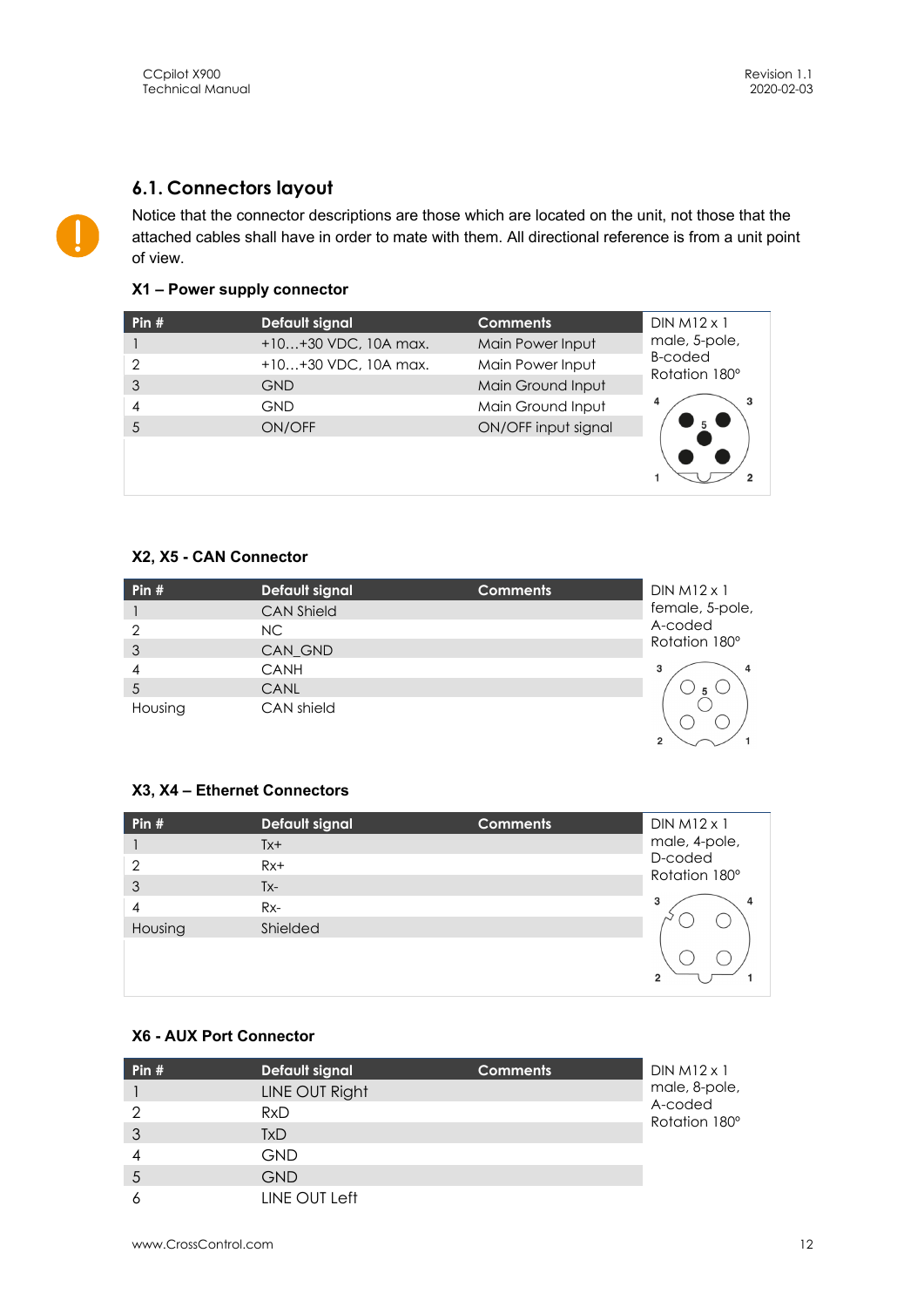|         | <b>RTS</b><br>CTS |                 |
|---------|-------------------|-----------------|
| Housing | Shield            | $\sqrt{2}$<br>ູ |

#### **X7, X8 – USB Connector**

| Pin $#$ | Default signal | <b>Comments</b> | M12 Speedcon                        |
|---------|----------------|-----------------|-------------------------------------|
|         | Vbus out       | 5 Volt          | χĪ<br>female, 5-pole,<br>Mini-B USB |
| 2       | D-             |                 |                                     |
| 3       | $D+$           |                 |                                     |
| 4       | NC.            |                 |                                     |
| 5       | <b>GND</b>     |                 | 5 4 3 2 1<br>poooo                  |
| Housing | Shielded       |                 |                                     |

# **7. Specifications**

## **7.1. Technical data**

| <b>Specifications</b> |                                                                                                     |
|-----------------------|-----------------------------------------------------------------------------------------------------|
| <b>Main Processor</b> | Intel Atom® x5-E3940 quad core CPU.                                                                 |
| Coprocessor           | Runs functions controlling integrity of product, for<br>increased reliability and safety.           |
| Storage               | 8 GB, CFast                                                                                         |
| <b>RAM</b>            | 4 GB. DDR3L                                                                                         |
| <b>GPU</b>            | Intel® HD Graphics 500                                                                              |
| <b>Display</b>        | TFT-LCD with LED Backlight.                                                                         |
| <b>Cover Lens</b>     | Optically bonded glass.                                                                             |
| <b>Display Size</b>   | 9" with 15:9 WXGA resolution, 1280 x 768 pixels.                                                    |
| <b>Brightness</b>     | 720 cd/m2, dimmable in steps 1-100                                                                  |
| Contrast              | 1000:1, Colour depth 24 bit.                                                                        |
| <b>USB</b>            | 2 x USB 2.0 480 Mbit/s, 5V, max 500mA, protected for<br>over current and short circuits             |
| Ethernet              | 2 x 10/100 Base-T                                                                                   |
| Sound                 | 1 x Line Out, Speaker: 0-93 dBA, 200-3000 Hz                                                        |
| <b>LED</b>            | <b>Status RGB LED</b>                                                                               |
| Serial                | 1 x RS 232 with RTS/CTS, protected for short circuit to<br>ground, 'inter port' and 'to Main power' |
| CAN                   | 2 x CAN-FD, physical layer ISO 11898-2:2016, SAE<br>J2284-1 to SAE J2284-5.                         |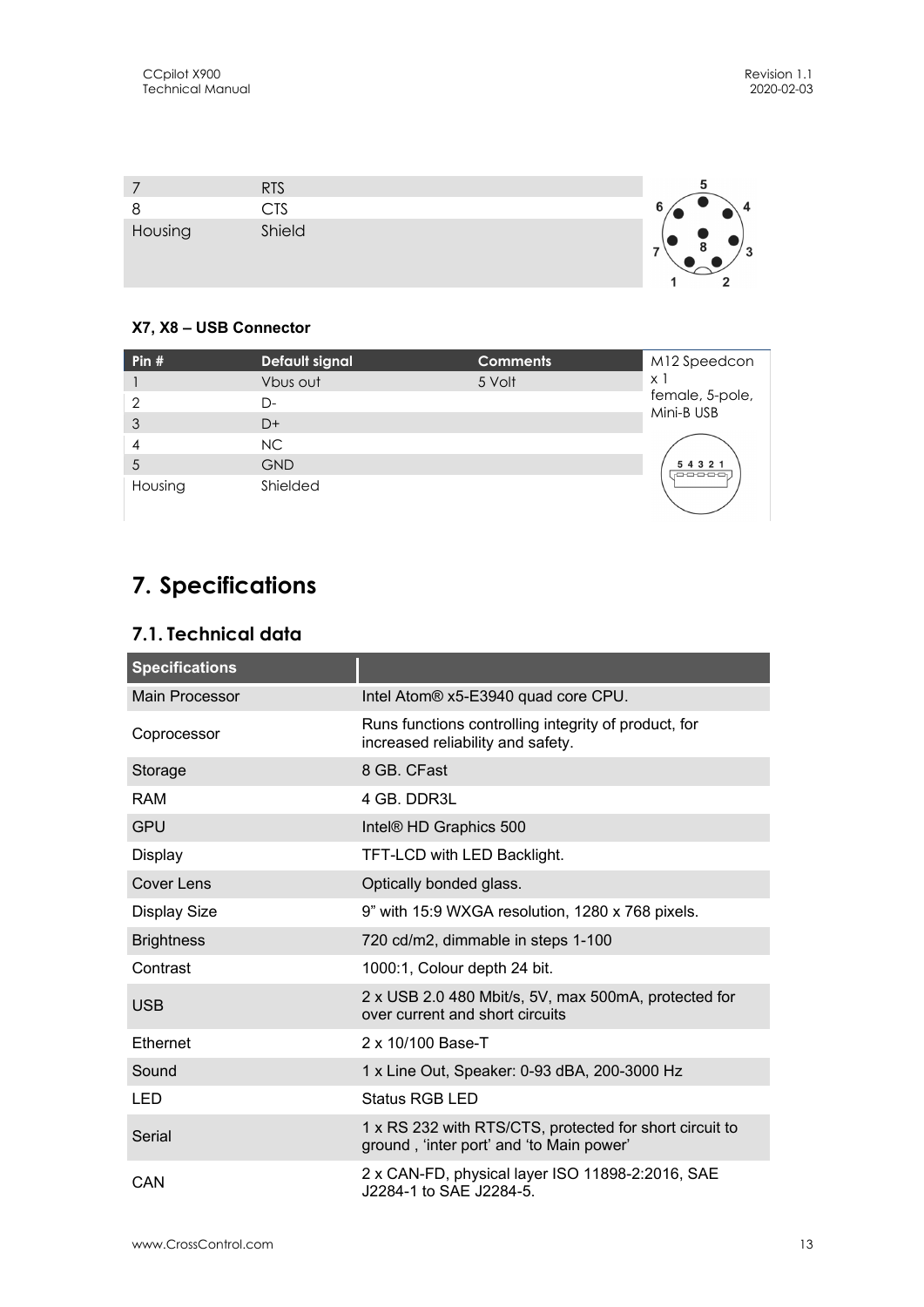|          | Bit-rate configurable up to 5 Mbps.<br>Supported bit-rates include (but are not limited to):<br>10 kbps, 20 kbps, 50 kbps, 100 kbps, 125 kbps, 250 kbps,<br>500 kbps, 800 kbps, 1 Mbps, FD 250/500 kbps, FD<br>250/1000 kbps, FD 250/2000 kbps, FD 250/4000 kbps, FD<br>500/1000 kbps, FD 500/2000 kbps, FD 500/4000 kbps |
|----------|---------------------------------------------------------------------------------------------------------------------------------------------------------------------------------------------------------------------------------------------------------------------------------------------------------------------------|
| Power    | 12 or 24 VDC nominal voltage. Voltage range 10-34 VDC.<br>CPU and communication operational down to 6,0 VDC.<br>Power consumption:<br>Shutdown: <100mW (typical 70mW @ 24 volt)<br>Suspend : < $1.5W$ (typical 700mW @ 24 Volt)                                                                                           |
| OS.      | <b>CC Linux</b>                                                                                                                                                                                                                                                                                                           |
| Software | CCAux API, CCSettingsConsole. Refer to the CC Linux -<br>Software Guide and Programmer's guide for details                                                                                                                                                                                                                |

# **7.2. Environmental Tolerance**

| <b>Environmental Test</b>       | <b>Standard</b>            |                                                                                                                                |  |  |
|---------------------------------|----------------------------|--------------------------------------------------------------------------------------------------------------------------------|--|--|
| Dry Heat                        | IEC 60068-2-2              | Operating: +70°C, 24h<br>Storage: +85°C, 24h                                                                                   |  |  |
| Damp Heat                       | IEC 60068-2-30             | Operation: +25°C / +55°C<br>>95% RH<br>6*24h                                                                                   |  |  |
| Cold                            | IEC 60068-2-1              | Operating: -25°C, 24h<br>Storage: -40°C, 24h                                                                                   |  |  |
| Temperature tolerances          | IEC 60068-2-14             | -25°C to +70°C, 5C/min<br>3hr hold time, 20 cycles                                                                             |  |  |
| Vibration                       | IEC 60068-2-64             | $0.03g^2$ /Hz<br>5-199Hz<br>$0.02g^2$ /Hz<br>20-399Hz<br>$0.01g^2$ /Hz<br>400-599Hz<br>$0.005g^2$ /Hz<br>600-1000Hz<br>$3x$ 1h |  |  |
|                                 | IEC 60068-2-6              | $+/- 7.5$ mm<br>5-11.5Hz<br>11.5-1000Hz<br>4g<br>1 oct/min<br>3 directions, 10 double sweeps/dir.                              |  |  |
| Shock                           | IEC 60068-2-27             | $30 g / 6ms$ $3x \pm 3 s 18$ shocks                                                                                            |  |  |
| <b>EMC Electrical Transient</b> | ISO 7637-2                 | Pulse 1: -450V<br>$2a: +37V$<br>2b: +20V<br>3a: -150V<br>3b: +150V<br>$4: -12V$<br>$5: +123V$                                  |  |  |
| EMC Immunity, ESD               | EN 61000-4-2               | 8 kV air, 6 kV contact                                                                                                         |  |  |
| EMC Immunity, RF                | ISO 11452-2<br>ISO 11452-4 | RF electromagnetic field<br>200-1000MHz 30V/m<br>1000-2000MHz 30V/m<br><b>Bulk Current Injection</b><br>20-200MHz 60mA         |  |  |
| <b>EMC Emission</b>             | <b>ISO 14982</b>           | Radiated<br>Bro.b.<br>Nar.b.<br><b>MHz</b><br>dBµV/m<br>dBµV/m                                                                 |  |  |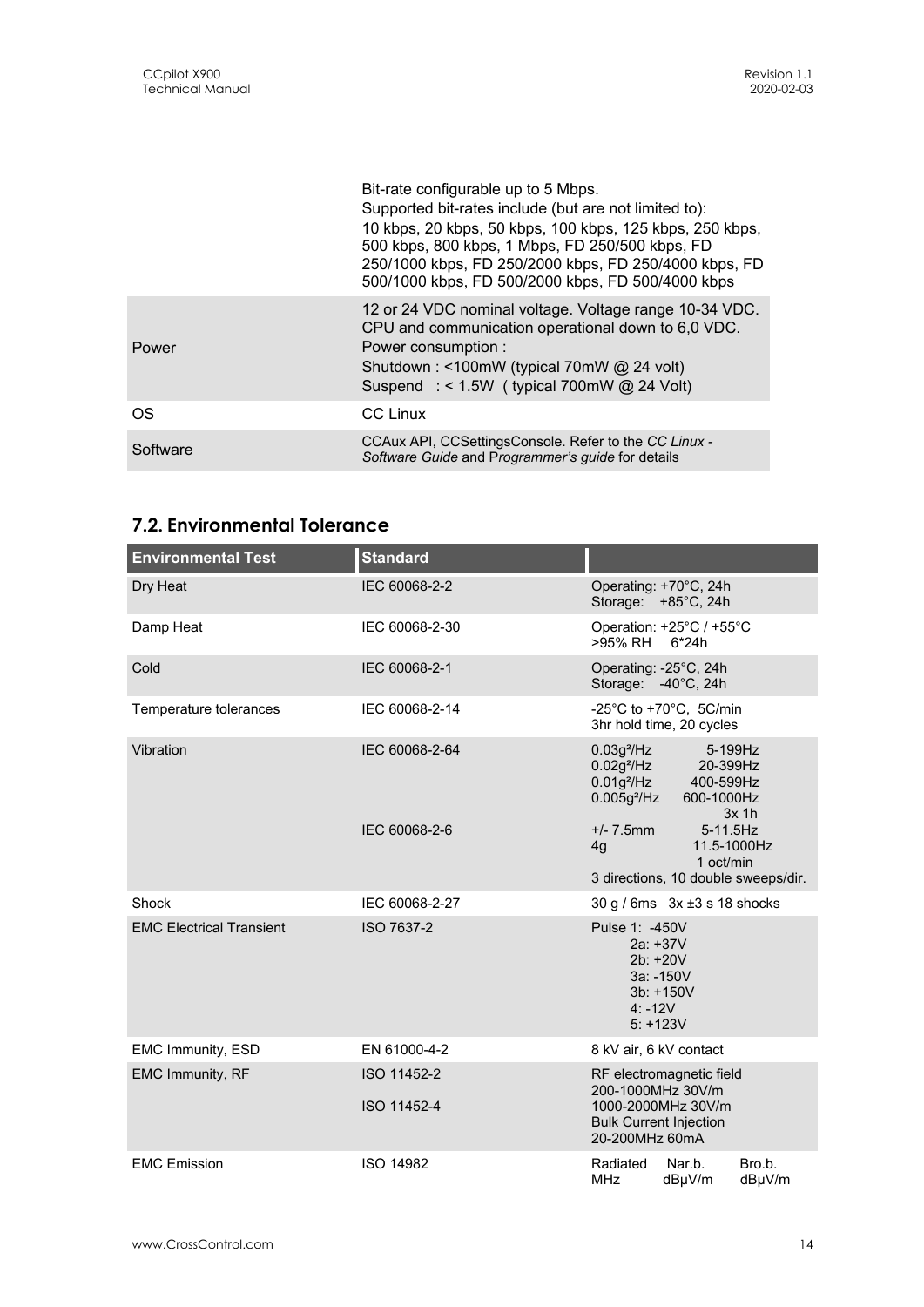|           |          | 30-75<br>75-400<br>400-1000 | 54-44<br>44-55<br>55 | 64-54<br>54-65<br>65 |
|-----------|----------|-----------------------------|----------------------|----------------------|
| Enclosure | EN 60529 | IP <sub>65</sub>            |                      |                      |

Tests are performed with 24 V power level. The environmental tolerance may be affected by external factors like mounting and shielded cables etc.

## **7.3. Weight and Dimensions**



# **8. Technical support**

Contact your reseller or supplier for help with possible problems with your device. In order to get the best help, you should have your device in front of you and be prepared with the following information before you contact support.

- Part number and serial number of the unit, which you can find on the identification label.
- Date of purchase, which is found on the invoice.
- The conditions and circumstances under which the problem arises.
- Error codes signalled by the status LED
- Possible error messages which are shown.
- Device log files (if possible).
- Information regarding possible external equipment which is connected to the device.